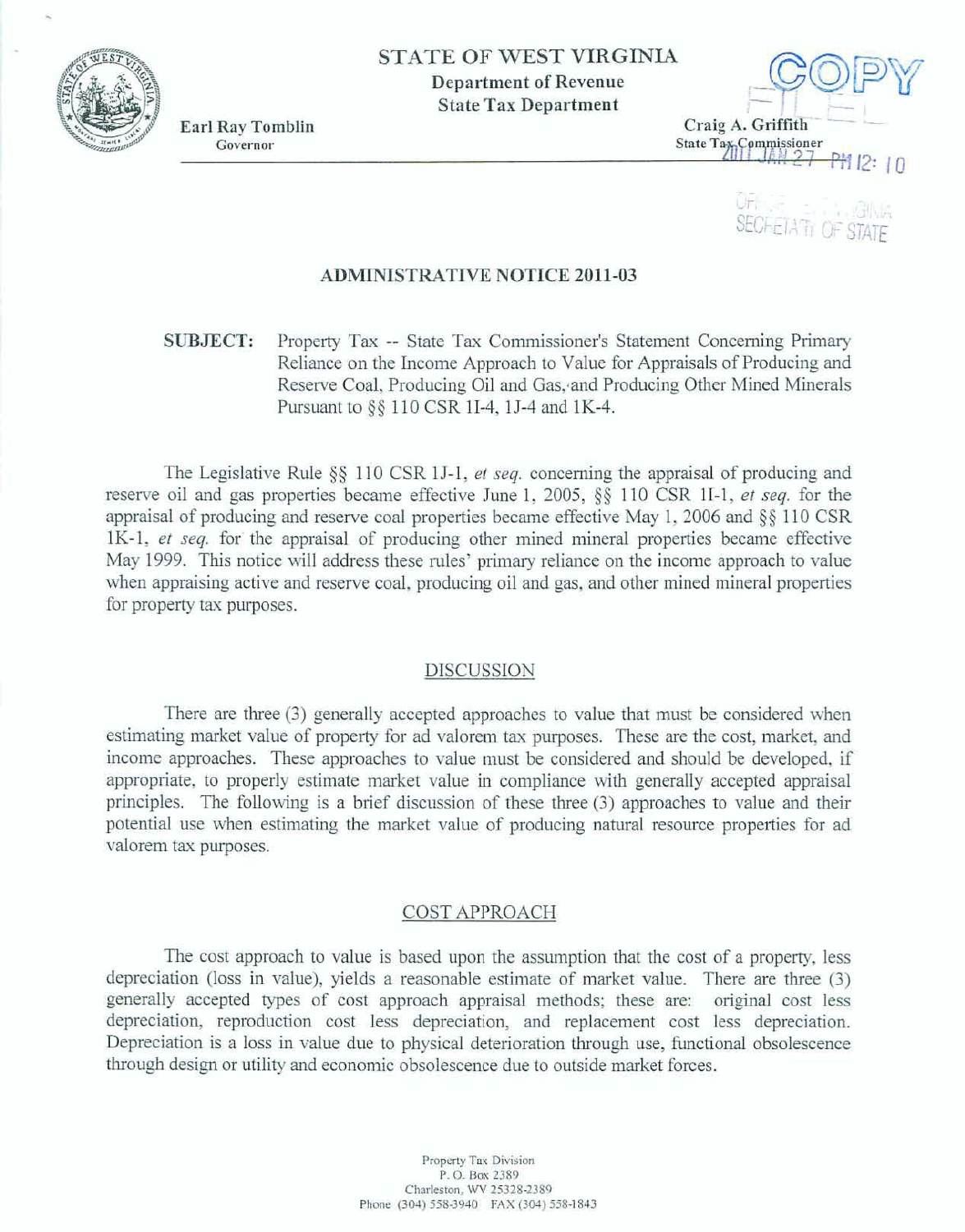# Administrative Notice 201 1-03 **Page 2**

Original cost less depreciation is the cost of acquisition of a property less a loss in value due to physical deterioration, functional obsolescence and economic obsolescence. This approach is widely employed in the appraisal of "cost-based" regulated utilities, however it has a limited application when appraising producing natural resource properties, as many of these types of properties were acquired years ago at substantially less than current market value.

Reproduction cost less depreciation is the cost of reproducing an cxact replica of a property less physical deterioration. functional obsolescence, and economic obsolescence. This approach is employed in appraising one-of-a-kind properties such as works of art or special purpose properties, an example of which is the State's Capitol Building. Coal, oil and gas. and other mined minerals are a nonrenewable natural resource and therefore cannot be reproduced. Because of their nonrenewable nature, producing natural resource properties do not lend themselves to development of a reproduction cost less depreciation appraisal.

Replacement cost less depreciation is the cost of replacing a property with one of like utility less physical deterioration and economic obsolescence. This approach is the most widely used of the three (3) cost approaches to value and is widely employed in the appraising of commercial and industrial personal property. Replacement cost has limited application, however, in the appraisal of nonrenewable natural resource properties, as the resource cannot, by its nature, be replaced.

## MARKET APPROACH

The market approach to value is based upon the assumption that the recent selling price of comparable properties if properly analyzed and adjusted, if appropriate, will yield a reasonable estimate of current market value. This valuation approach is widely employed in the valuation of residential real estate where a considerable number of properties transfer on a reasonably frequent basis. Natural resource properties sell infrequently and when they do sell they are quite often only a portion of the property acquisition thus diluting the purity of the market transaction. Therefore, the market approach to value has limited application because of the lack of a sufficient number of sales of natural resource properties to statistically support development of the approach for natural resource properties.

#### INCOME APPROACH

The income approach to value is based upon the assumption that a property is worth the future income. discounted to present worth, that it will generate for a perspective buyer. The income approach is widely used in the appraisal of various types of income producing properties and is appropriately used in several taxing jurisdictions to value producing natural resource properties, i.c. natural resource properties that produce an income stream. In addition, the income approach can be developed for non-producing properties through use of estimating the unit income value and apportioning the value to non-producing properties based upon their probable time of mining.